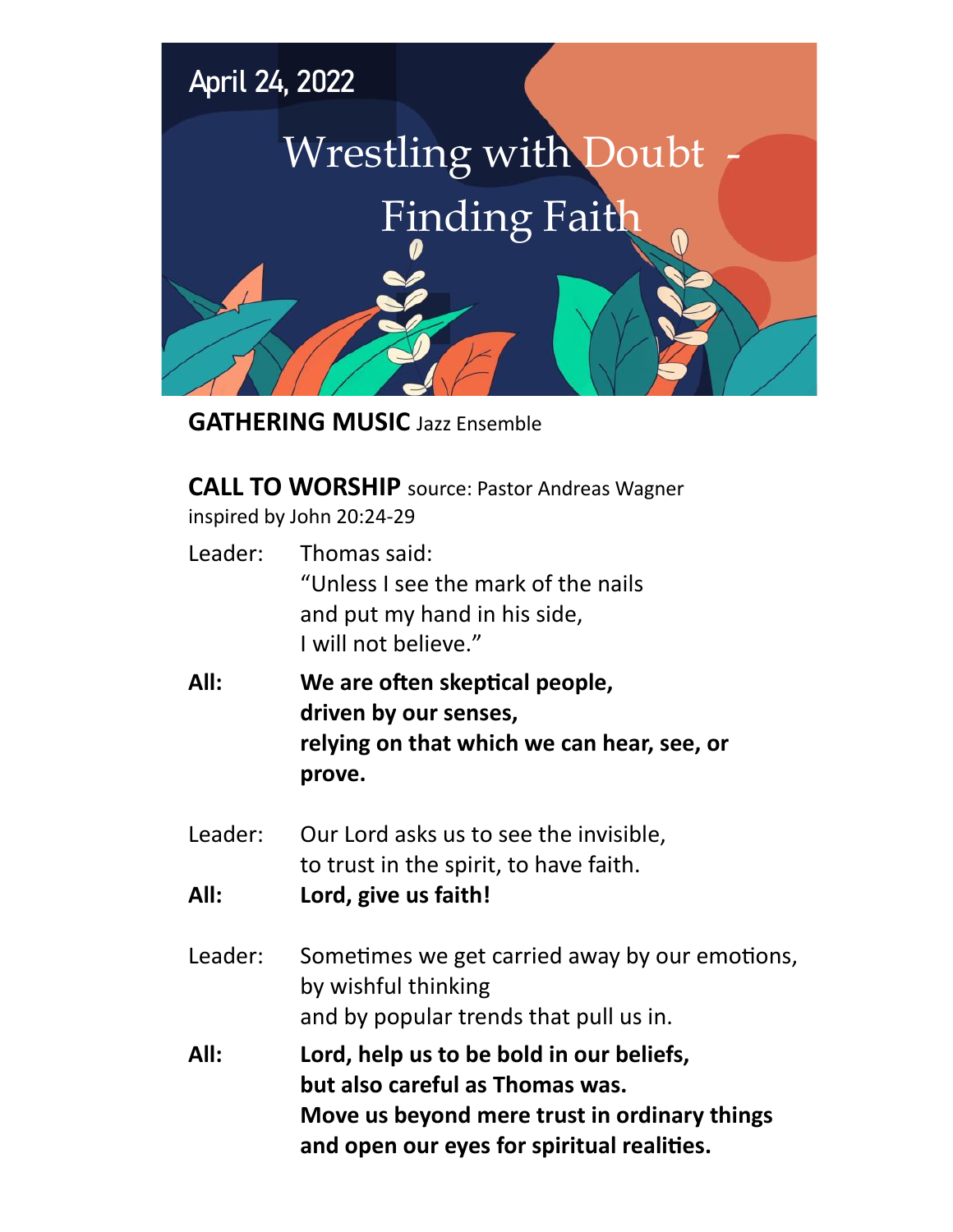Leader: Jesus said: "Blessed are those who have not seen and yet have come to believe."

### **All: Amen.**

## **OPENING HYMN** vs 1, 3-5 *Sing Out, Earth and Skies*

1 Leader Come, O God of all the earth: come to us, O Righteous One; come, and bring our love to birth: in the glory of your Son.

## *All: Refrain*

**Sing out, earth and skies! Sing of the God who loves you! Raise your joyful cries! Dance to the life around you!**

3 All

Come, O God of flashing light: twinkling star and burning sun; God of day and God of night: in your light we all are one. *Refrain*

#### 4 All

Come, O God of snow and rain: shower down upon the earth; come, O God of joy and pain: God of sorrow, God of mirth. *Refrain*

#### 5 All

Come, O Justice, come, O Peace: come and shape our hearts anew; come and make oppression cease: bring us all to life in you. *Refrain*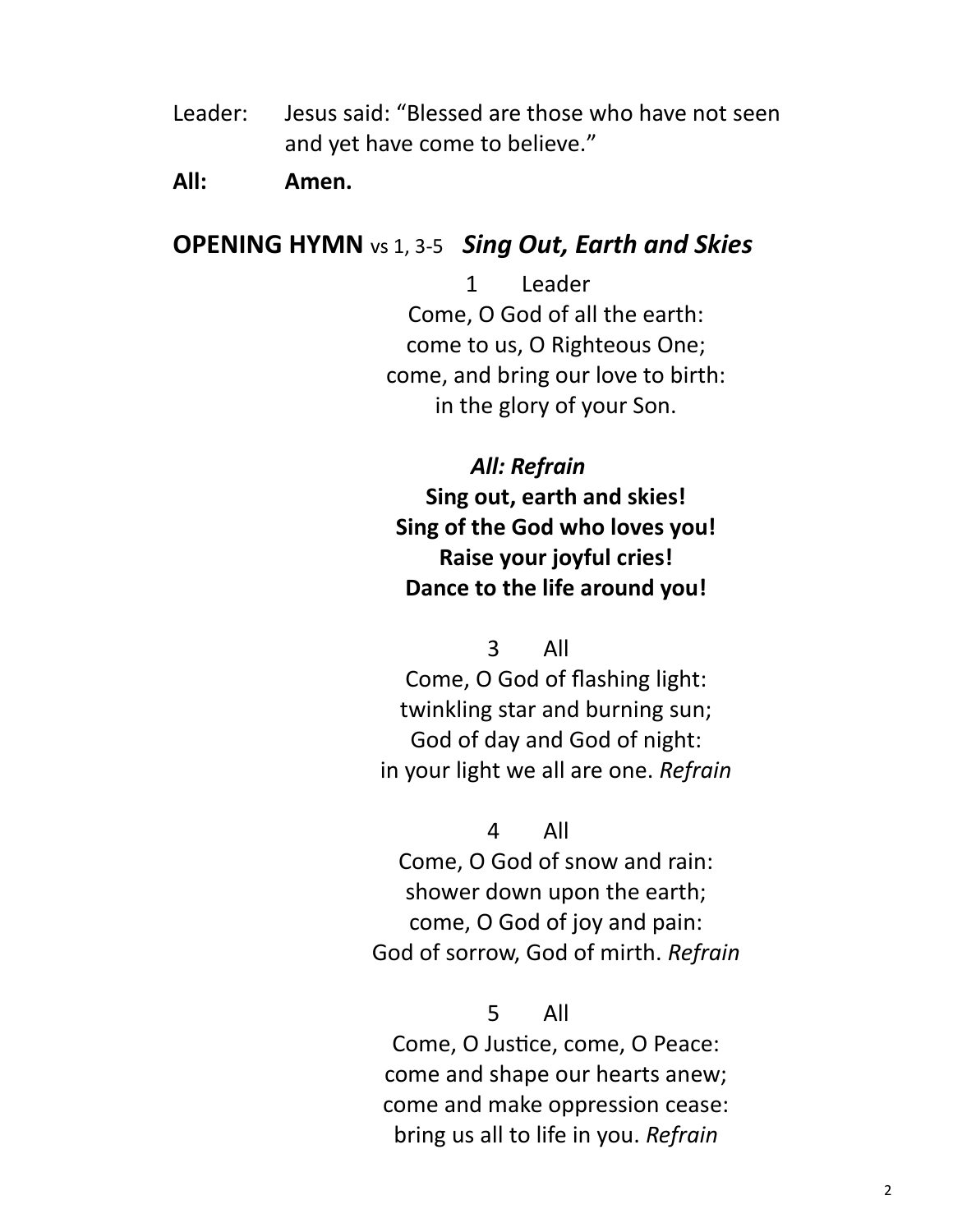# **LITANY IN OBSERVANCE OF EARTH DAY**

source: Fran Pratt

| Pastor: | God, on this day we celebrate the gift of this planet, Earth,<br>Which you created for us as a home: |
|---------|------------------------------------------------------------------------------------------------------|
| All:    | A home for humanity                                                                                  |
| Pastor: | A home for creatures                                                                                 |
| All:    | A home for plants                                                                                    |
| Pastor: | A good gift of creation.                                                                             |
| Pastor: | We are truly sorry for the ways we have corrupted it.                                                |
| All:    | Forgive us.                                                                                          |
| Pastor: | We are truly sorry for the ways we have disregarded its<br>well-being.                               |
| All:    | Forgive us.                                                                                          |
| Pastor: | We are truly sorry for the ways we've been complicit in                                              |
|         | systems that degrade it.                                                                             |
| All:    | Forgive us.                                                                                          |
| Pastor: | Help us, O God,                                                                                      |
| All:    | To be good stewards of your gifts to us.                                                             |
| Pastor: | Help us, O God,                                                                                      |
| All:    | To realize our connectedness to creation.                                                            |
| Pastor: | Help us, O God,                                                                                      |
| All:    | To understand our reliance upon the Earth.                                                           |
| Pastor: | Help us, O God,                                                                                      |
| All:    | To bring healing to the planet.                                                                      |
| Pastor: | Help us, O God,                                                                                      |
| All:    | To make changes that benefit all creatures.                                                          |
| Pastor: | As all creation praises and glorifies you,                                                           |
| All:    | So we praise you.                                                                                    |
| Pastor: | As all creation reflects your character and beauty,                                                  |
| All:    | So we seek to reflect your beauty.                                                                   |
| Pastor: | As all creation supports and sustains us,                                                            |
| All:    | So we seek to support one another.                                                                   |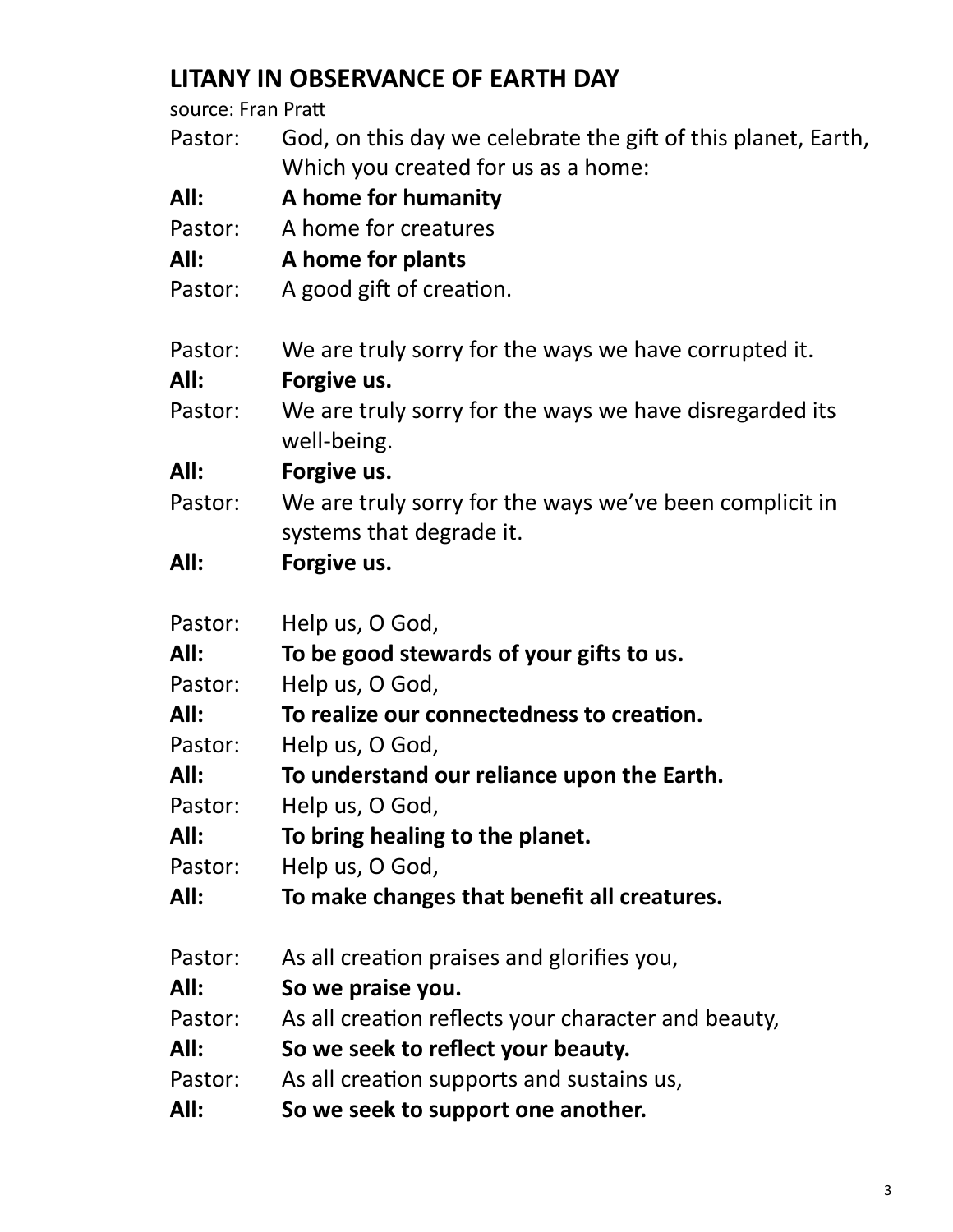- Pastor: For the gracious gift and vast beauty of creation,
- **All: We give thanks. Amen**

# **SONG OF RESPONSE #379** *Now the Green Blade Rises*

- 1 Now the green blade rises from the buried grain, wheat that in dark earth many days has lain; love lives again, that with the dead has been; love is come again like wheat arising green.
	- 2 In the grave they laid him, love by hatred slain, thinking that he would never wake again; laid in the earth like grain that sleeps unseen; love is come again like wheat arising green.
		- 3 Forth he came at Easter, like the risen grain, he that for three days in the grave had lain; raised from the dead, my living Lord is seen; love is come again like wheat arising green.
- 4 When our hearts are wintry, grieving, or in pain, your touch can call us back to life again, fields of our hearts that dead and bare have been; love is come again like wheat arising green.

# **PRAYER OF THE DAY**

# **WELCOME/LIFE IN COMMUNITY**

BEYOND Update with All Church Serve, May 21 & Ground Breaking Day, May 22

# **SCRIPTURE READING... REVELATION 1:4-8** (NRSV)

Read by: (8:15) Jennifer Arndt, (10:45) Carole Morgan John to the seven churches that are in Asia: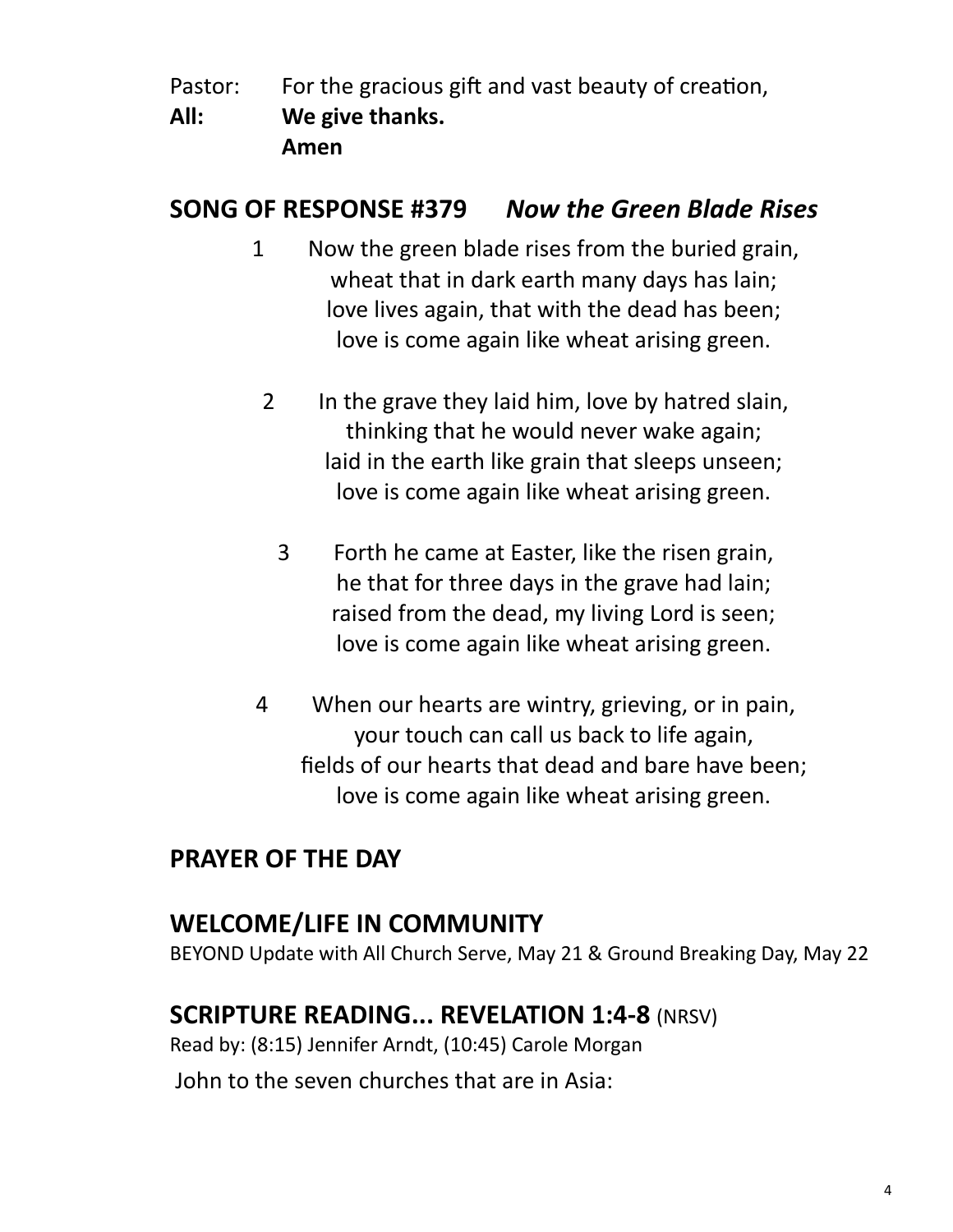Grace to you and peace from him who is and who was and who is to come, and from the seven spirits who are before his throne, and from Jesus Christ, the faithful witness, the firstborn of the dead, and the ruler of the kings of the earth.

To him who loves us and freed us from our sins by his blood, and made us to be a kingdom, priests serving his God and Father, to him be glory and dominion for ever and ever. Amen.

Look! He is coming with the clouds;

every eye will see him,

even those who pierced him;

and on his account all the tribes of the earth will wail.

So it is to be. Amen.

'I am the Alpha and the Omega', says the Lord God, who is and who was and who is to come, the Almighty.

Leader: The Word of the Lord.

**All: Thanks be to God.**

**Special Music** Jazz Ensemble

**GOSPEL READING... JOHN 20:19-31** (NRSV) Read by: Dave Wegner When it was evening on that day, the first day of the week, and the doors of the house where the disciples had met were locked for fear of the Jews, Jesus came and stood among them and said, 'Peace be with you.' After he said this, he showed them his hands and his side. Then the disciples rejoiced when they saw the Lord. Jesus said to them again, 'Peace be with you. As the Father has sent me, so I send you.' When he had said this, he breathed on them and said to them, 'Receive the Holy Spirit. If you forgive the sins of any, they are forgiven them; if you retain the sins of any, they are retained.'

But Thomas (who was called the Twin), one of the twelve, was not with them when Jesus came. So the other disciples told him, 'We have seen the Lord.' But he said to them, 'Unless I see the mark of the nails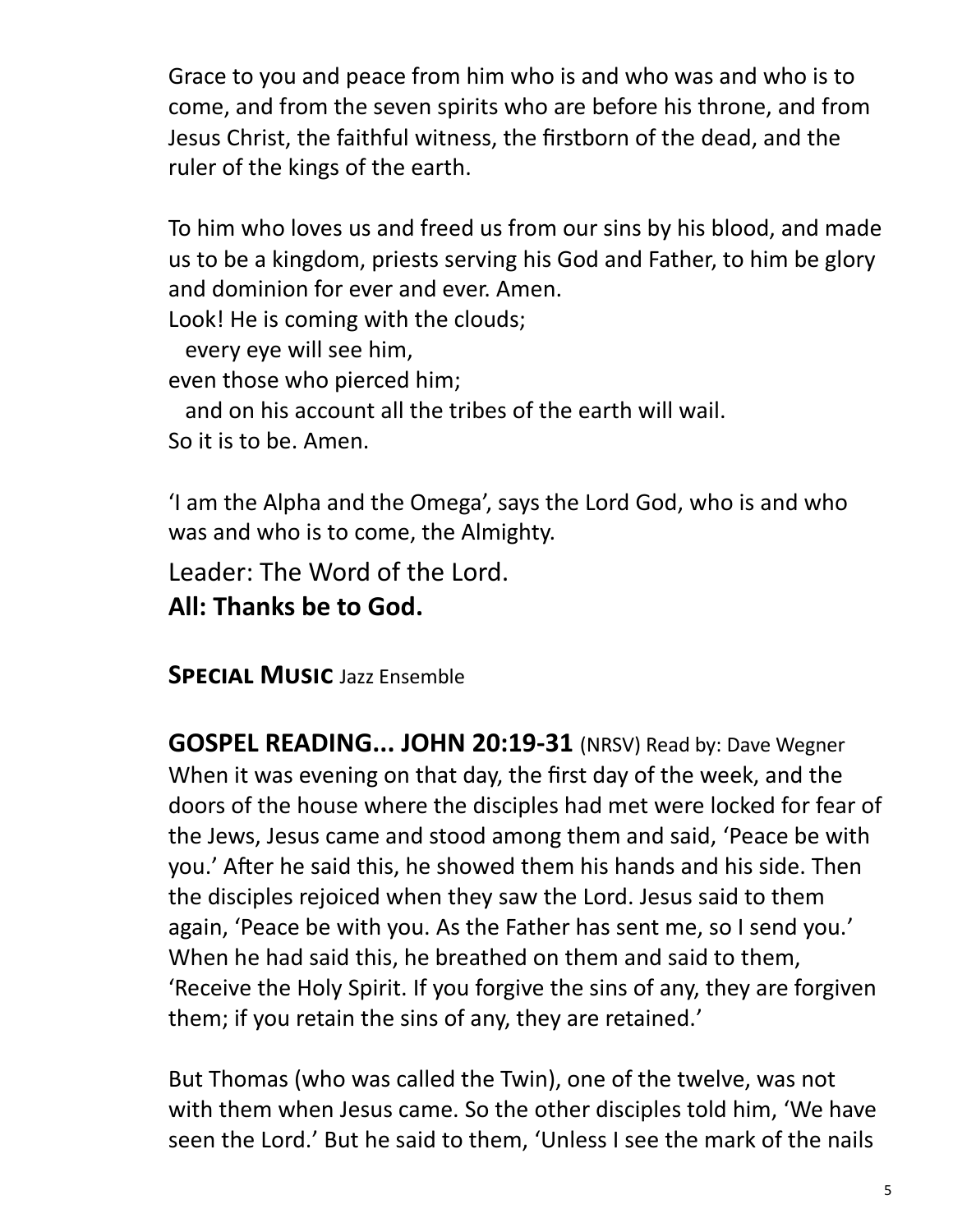in his hands, and put my finger in the mark of the nails and my hand in his side, I will not believe.'

A week later his disciples were again in the house, and Thomas was with them. Although the doors were shut, Jesus came and stood among them and said, 'Peace be with you.' Then he said to Thomas, 'Put your finger here and see my hands. Reach out your hand and put it in my side. Do not doubt but believe.' Thomas answered him, 'My Lord and my God!' Jesus said to him, 'Have you believed because you have seen me? Blessed are those who have not seen and yet have come to believe.'

Now Jesus did many other signs in the presence of his disciples, which are not written in this book. But these are written so that you may come to believe that Jesus is the Messiah, the Son of God, and that through believing you may have life in his name.

Leader: This is the Gospel of the Lord.

**All: Thanks be to God.**

**CHILDREN'S MESSAGE** Pr. Lauren Dow Wegner

**Message** Dave Wegner **"I Doubt It"**

# **Message Song #635** vs 1, 2, 4, 5 *We Walk By Faith*

- 1 We walk by faith and not by sight; with gracious words draw near, O Christ, who spoke as none e'er spoke: "My peace be with you here."
- 2 We may not touch your hands and side, nor follow where you trod; but in your promise we rejoice, and cry, "My Lord and God!"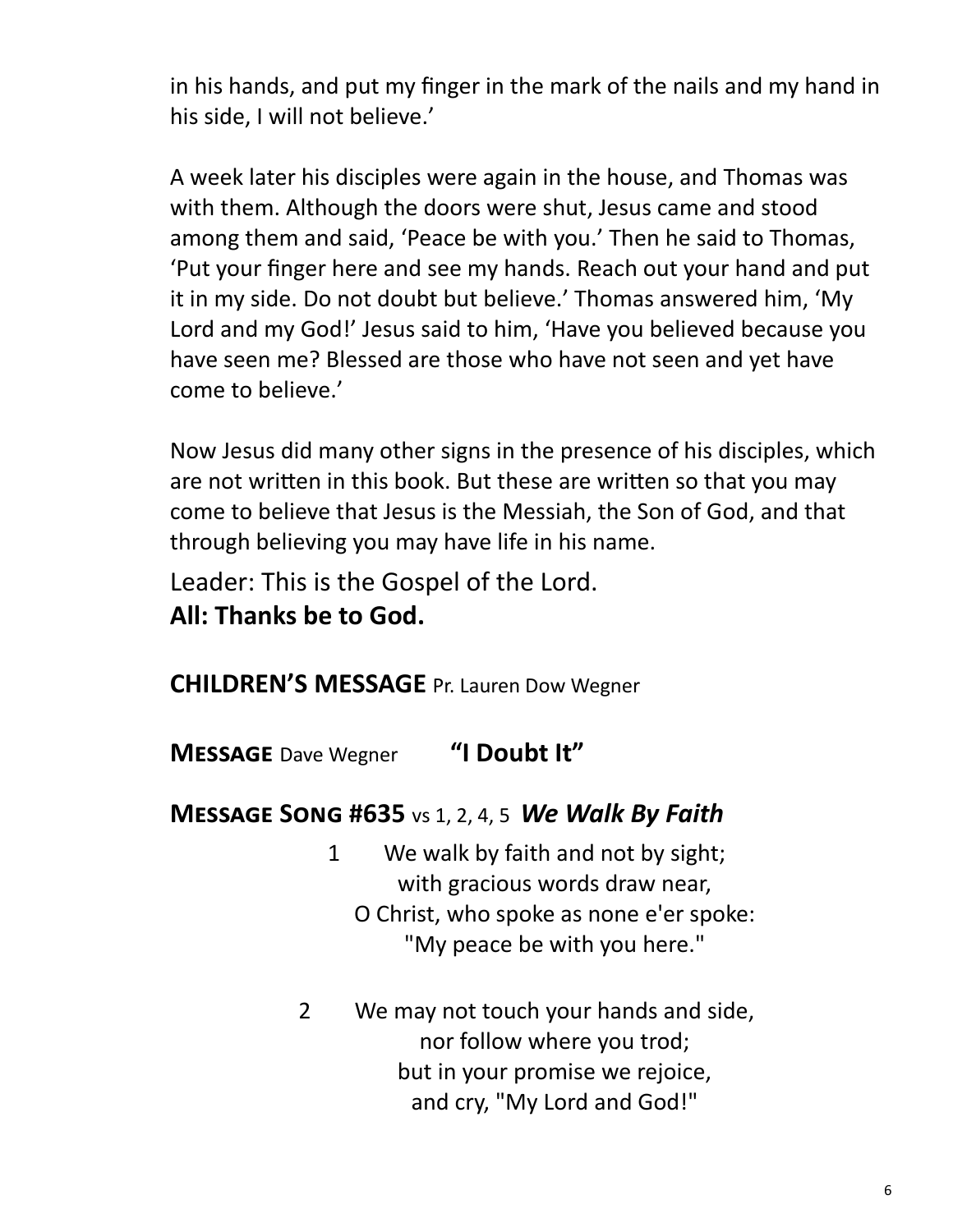4 For you, O resurrected Lord, are found in means divine: beneath the water and the word, beneath the bread and wine.

5 And when our life of faith is done, in realms of clearer light we may behold you as you are, with full and endless sight.

**Christ Hymn Creed…** based on Philippians 2:5-11

Let the same mind be in you that was in Christ Jesus,

who, though he was in the form of God,

 did not regard equality with God as something to be exploited, but emptied himself,

 taking the form of a slave, being born in human likeness. And being found in human form,

 he humbled himself and became obedient to the point of death even death on a cross.

Therefore, God also highly exalted him

and gave him the name that is above every name,

so that at the name of Jesus

 every knee should bend, in heaven and on earth and under the earth,

and every tongue should confess

that Jesus Christ is Lord, to the glory of God the Father.

## **Prayers of the people**

Led by: (8:15) Jennifer Arndt, (10:45) Carole Morgan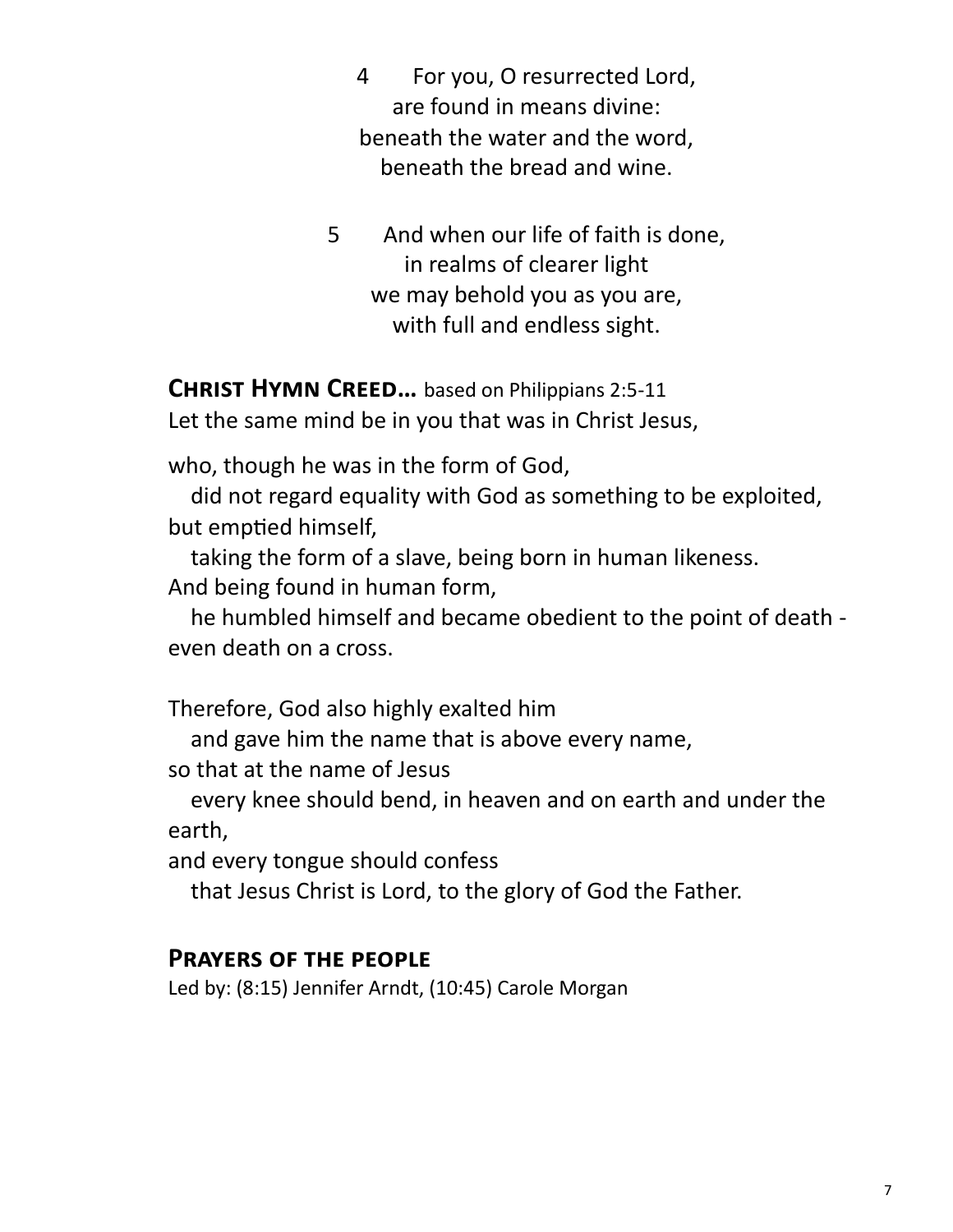# **Thank Offering**

- To make a gift online to the mission and ministry of Shepherd of the Hills, use this link: [shephills.org/give.](https://shephills.org/give/)
- Scan the QR Code with your camera phone to give now.



· By mail, send to 3525 Bee Caves Rd, Austin, TX 78746

#### **GENEROSITY MOMENT Baby Care Kits**

To Sponsor a Kit, donate by scanning the QRCode:



#### For Mother's Day:

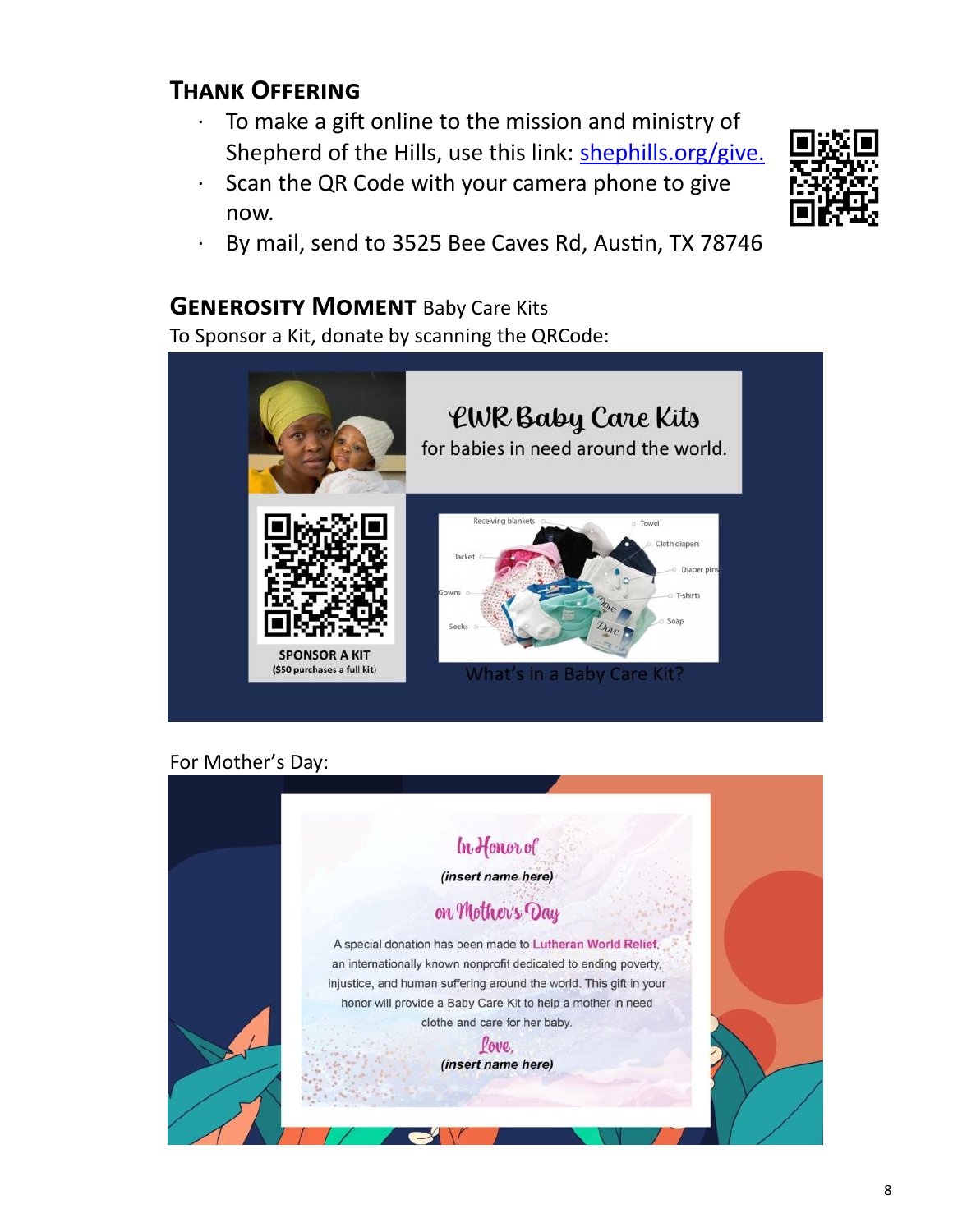Blankets are still needed for Baby Care Kits



**Offering Music** Jazz Ensemble

# **Prayer of Thanks**

# **Offering Response #679** v 1 *For the Fruit of All Creation*

For the fruit of all creation, thanks be to God. For these gifts to ev'ry nation, thanks be to God. For the plowing, sowing, reaping, silent growth while we are sleeping, future needs in earth's safekeeping, thanks be to God.

# **Words of Institution**

# **Lord's Prayer**

Our Father, who art in heaven, hallowed be thy name, thy kingdom come,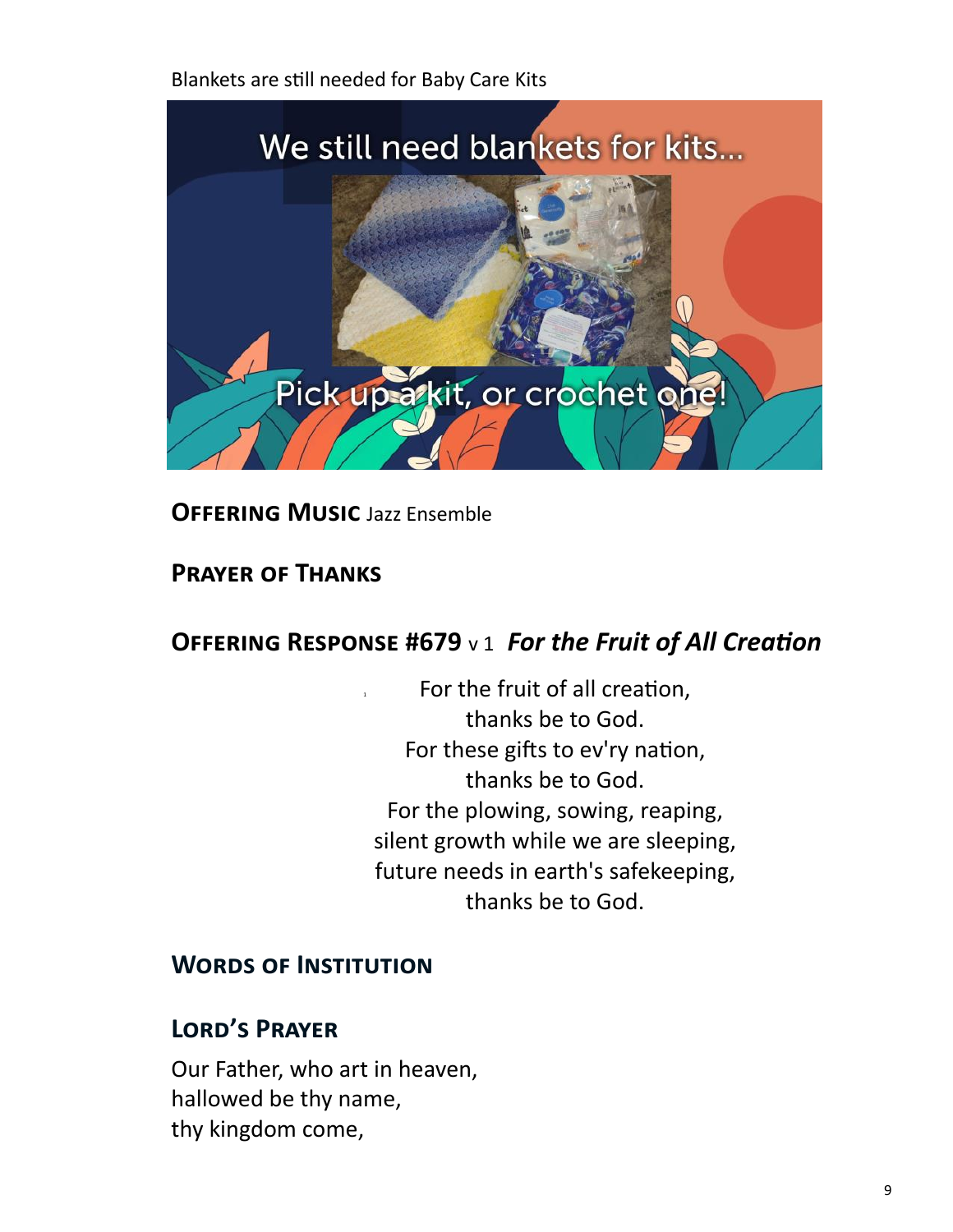thy will be done, on earth as it is in heaven. Give us this day our daily bread; and forgive us our trespasses, as we forgive those who trespass against us; lead us not into temptation, but deliver us from evil. For thine is the kingdom, and the power, and the glory, forever and ever.

# **Communion Invitation**

Amen.

*As we celebrate this sacrament, all are invited to receive the Risen presence of Jesus. God is really present—in bread and wine—forgiving sins and promising new life.* 

> *Bread/wafer— "The body of Christ given for you"; Wine— "The blood of Christ shed for you."*

**Communion Music** Jazz Ensemble

**Communion Blessing & Prayer**

**Benediction**

## **Commissioning Song**

## **#364** vs 1, 4-5 *Christ Has Arisen, Alleluia*

1 Christ has arisen, alleluia. Rejoice and praise him, alleluia. For our redeemer burst from the tomb, even from death, dispelling its gloom.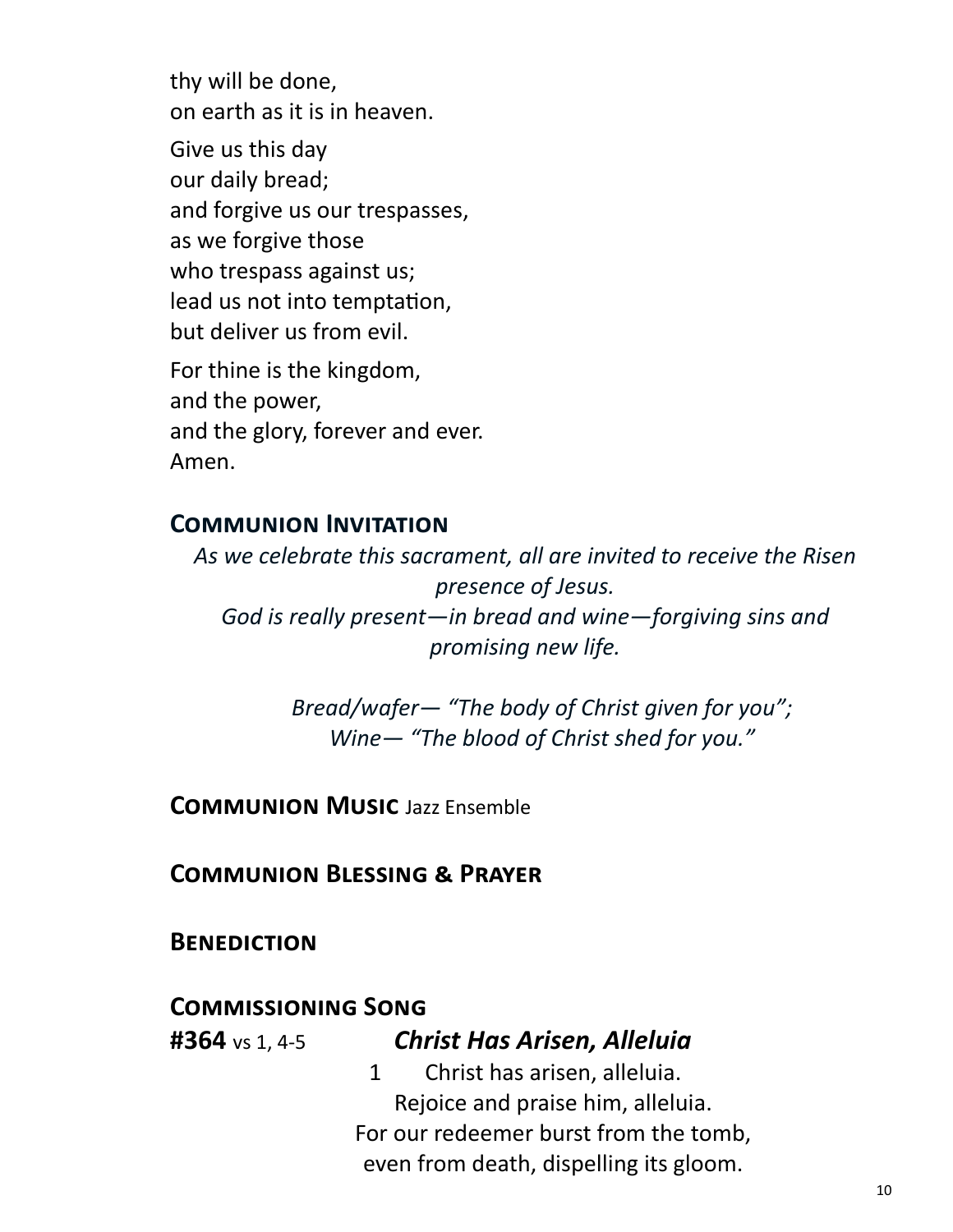*Refrain* Let us sing praise to him with endless joy. Death's fearful sting he has come to destroy. Our sin forgiving, alleluia! Jesus is living, alleluia!

- 4 "Go spread the news: he's not in the grave. He has arisen this world to save. Jesus' redeeming labors are done. Even the battle with sin is won." *Refrain*
	- 5 Christ has arisen to set us free. Alleluia, to him praises be. Jesus is living! Let us all sing; he reigns triumphant, heavenly king. *Refrain*

## **Commissioning** by Ana Gobledale, adapted

- Leader: We are emboldened by the witness of Thomas to share and learn from our doubts, and to question what we hold as absolute truths. In doing so, may we grow ever closer to Jesus! We go in peace to love and serve the Risen Lord.
- **All: Thanks be to God…and We Will!**

## **Postlude** Jazz Ensemble

## **Prayers**

**Please pray** for Sandy Nielsen and Tom Smith

**Please pray** for family and friends of Shepherd members: JoAnne Matava, mother of Vicki Matava Emma Rosas, granddaughter of Sheila Hilts Jordan Butler, son of Carolyn & Gene Butler, grandchild of Sue and Ray Vaughan.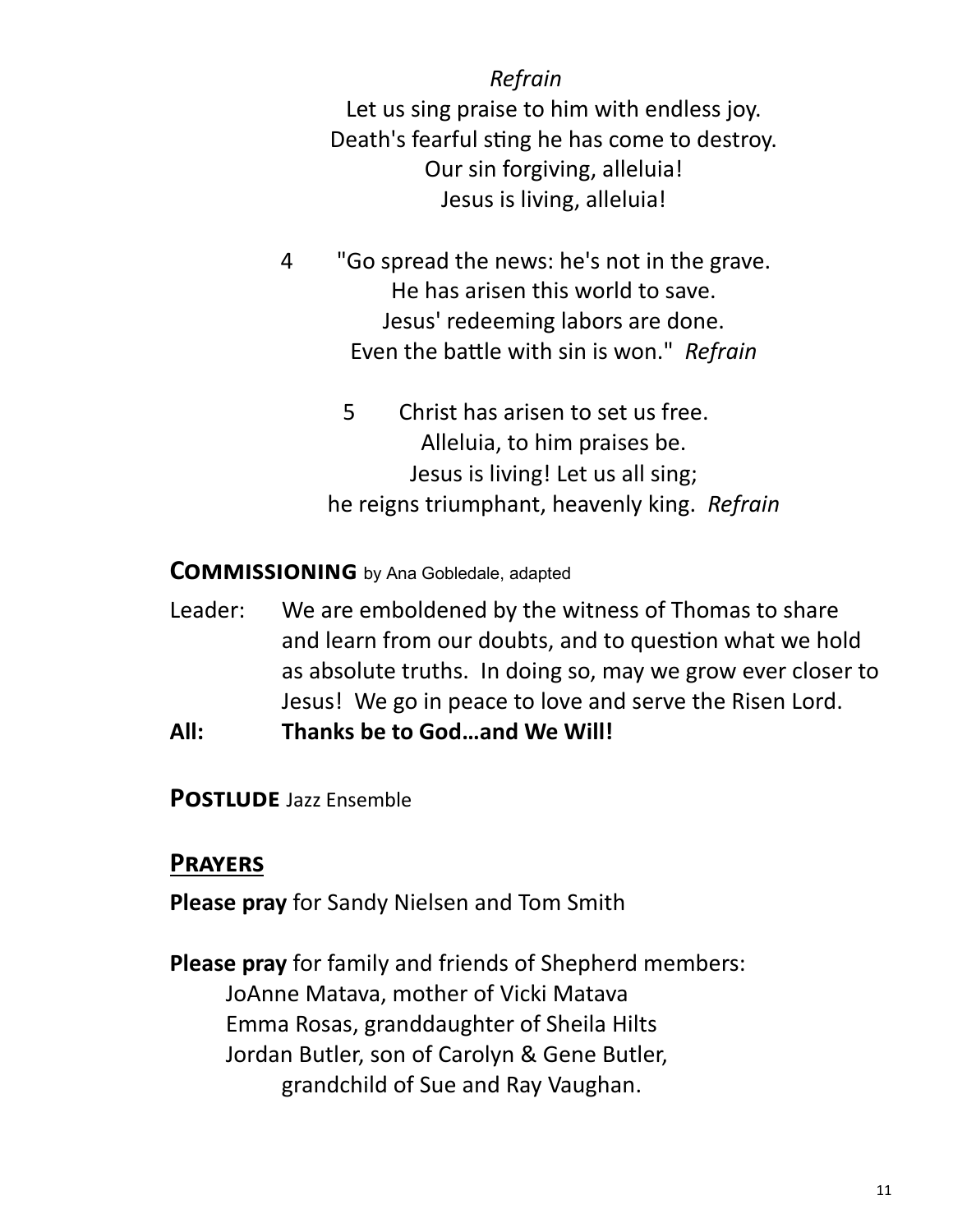**We give thanks** for the life of Don Gaskin, who now rests in the Easter promise of resurrection. We pray for comfort and peace for Sandy Gaskin, and all of Don's family and friends, including our church family, in the midst of grief.

**We pray** for our Youth attending the Confirmation Retreat this weekend at Camp LutherHill.

**We pray** for the people of Ukraine and all who find themselves in the midst of war, gripped by fear and uncertainty. Send your peace.

**We pray** for our global ministry partners: Rev. Karen Castillo in Guatemala; Iglesia Luterana Augustina Virgen del Rosario, Aurora 8 de Octubre, Guatemala. We pray for Malcolm and Joy Henderson and the ministry of CHARIS in Haiti.

**Please pray** for our local ministries: Mariposa Family Learning Center, Bread For All and Upbring Ministries.

**Please pray** for our faith community, that we may be a church without walls and live out loud...faithfully!

> *\*Prayers for family and friends are listed for 2 weeks, unless we are notified otherwise.*

## **Worship team**

Pastors Pr. Tom Grevlos, Pr. Lauren Dow Wegner **Preaching Case Dave Wegner Director of Worship/Arts** Kevin McClure **Altar Care** (8:15) Sharon Collins;

(10:45) Ethel Kunze and Lois Qualben

**Assisting Minister** (8:15) Jennifer Arndt; (10:45) Carole Morgan

**AV** (8:15) Bill Dawson;

(10:45) Bill and Sara Dawson, Jamie Nichols and Peter Walsh **Hosts** (8:15) Jeri Porter and Terrie Thomas;

(10:45) Anita Knight, Elaine Herrmann and Joe Calabrese